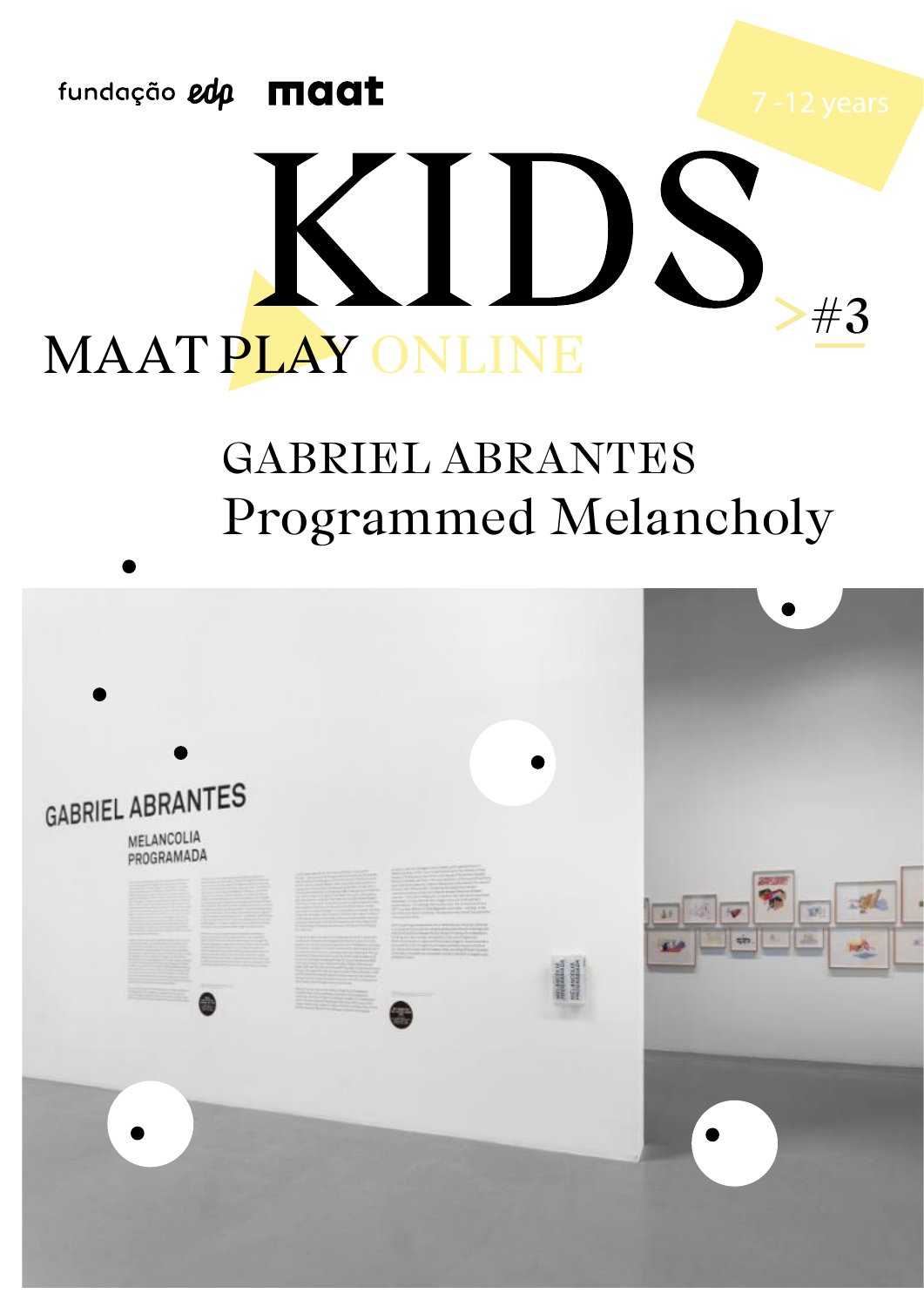Gabriel Abrantes was born in Chapel Hill, North Carolina (U.S.A.), in 1984. He presents his films since 2009, the year he won the EDP new artist award, but he also draws, paints and does installation art. His works talk to us about our society through stories that touch the boundaries of the fantasy universe. Recently, he has been dedicating himself to animation and 3D modelling.

Today we're going to discover an older work, made in collaboration with Kate Widloski, in 2007.

It's only through the title, "Poor Lion", that we're able to identify the animal on the floor. However, there are other elements that give us clues to what it may be. Which ones do you see?



Gabriel Abrantes & Katie Widloski, Pobre Leão, 2007 (exhibition view) Photo by Bruno Lopes / Courtesy Fundação EDP